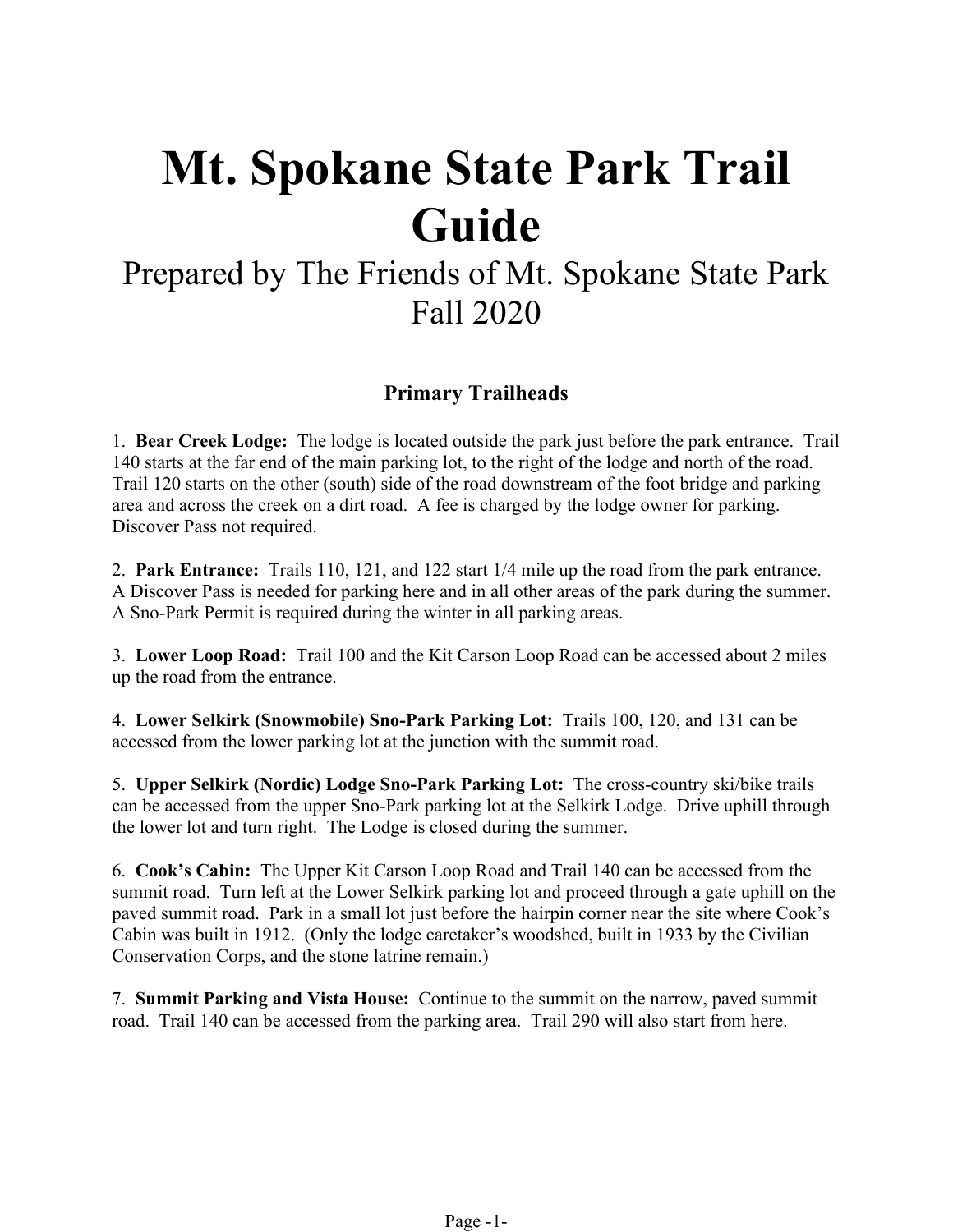#### **Short, Easier Routes**

**1.** *Entrance Loop Trail* (about 1.5 miles): Moderate. Start at the Park Entrance Trailhead and go up Trail 121 along a peaceful tributary of Deadman Creek. The trail is wide and fairly steep in places, and there is a log bench near the top. Turn right onto Trail 120 for a short distance and then go back down to the starting point on Trail 122. Trail 120 is part of the groomed snowmobile trail system, but the machines are not permitted on either 121 or 122. Excellent short snowshoeing route.

**2.** *Burping Brook Loop* (about 3 miles, with a shorter option): Easy. In 1939, a coalition of 25 local women's clubs raised \$1500 to purchase the logging rights in the south half of Section 21 (where much of this trail now exists) to protect it from being cut. Start at the Lower Loop Road Trailhead. Cross the paved road and go down the Loop Road a short distance and turn right on Trail 103. Turn left at the next junction for Trail 100 and cross the first branch of Burping Brook. Pass two more trail junctions. At the next junction, either continue on Trail 100 or go left for a much shorter route back down to the Loop Road. If this shorter option is taken, turn left on reaching the Loop Road and return to the starting point. Otherwise go right and continue on 100, crossing the third branch of Burping Brook on another log bridge, and eventually drop down to the Loop Road at Smith Gap. Turn left on the Loop Road to return to the starting point. Excellent snowshoeing route. Notice the high stumps with the springboard notches scattered along the edges of the trail. These logs were most likely used to rebuild Spokane after the devastating fire of 1889.

3. *Hay Ridge Loop* (about 4.5 miles): Easy. Start at the Lower Loop Road Trailhead and take the Loop Road west 1.25 miles to Smith Gap. (This makes a good turn-around point for a very nice short hike.) Pass three beautiful stream crossings and 3 picnic tables. Stop for a break at the Snowshoe Hut and vault toilet at Smith Gap. Continue on the Loop Road a short distance downhill and turn left on Trail 170. Follow 170 as it gradually winds its way back to the Loop Road. Do not confuse the main trail with the three other old logging roads which head left and uphill off Trail 170. These side trails all lead to the high point of Hay Ridge. Trail 170 is part of the groomed snowmobile route and passes a road to the right which goes downhill through private land to SR 206 and Bear Creek Lodge. On the east side of Hay Ridge, the trail becomes Trail 140 where it junctions the single-track trail going downhill to the right to Bear Creek Lodge. Continue north to the Loop Road and turn right to return to the starting point.

4. *Mt. Kit Carson* (about 4 miles round trip): Moderate. Park at the Cook's Cabin Trailhead. Go around the gate at the top of the Kit Carson Loop Road and follow the Loop Road downhill to Saddle Junction, where there is a vault toilet and several trail options. Then go uphill, following Trails 130 and 160. At the next junction, where an old unmarked trail heads south to the meadows, follow Trails 130 and 160 to the right. Keep going up where Trail 130 forks right to stay on Trail 160. Continue uphill and go left at the next junction, uphill to the top of Mt. Kit Carson where there is a rocky outcropping and a magnificent view. Return to the trailhead by retracing your steps. Once back at the summit road, turn left and follow a short road to what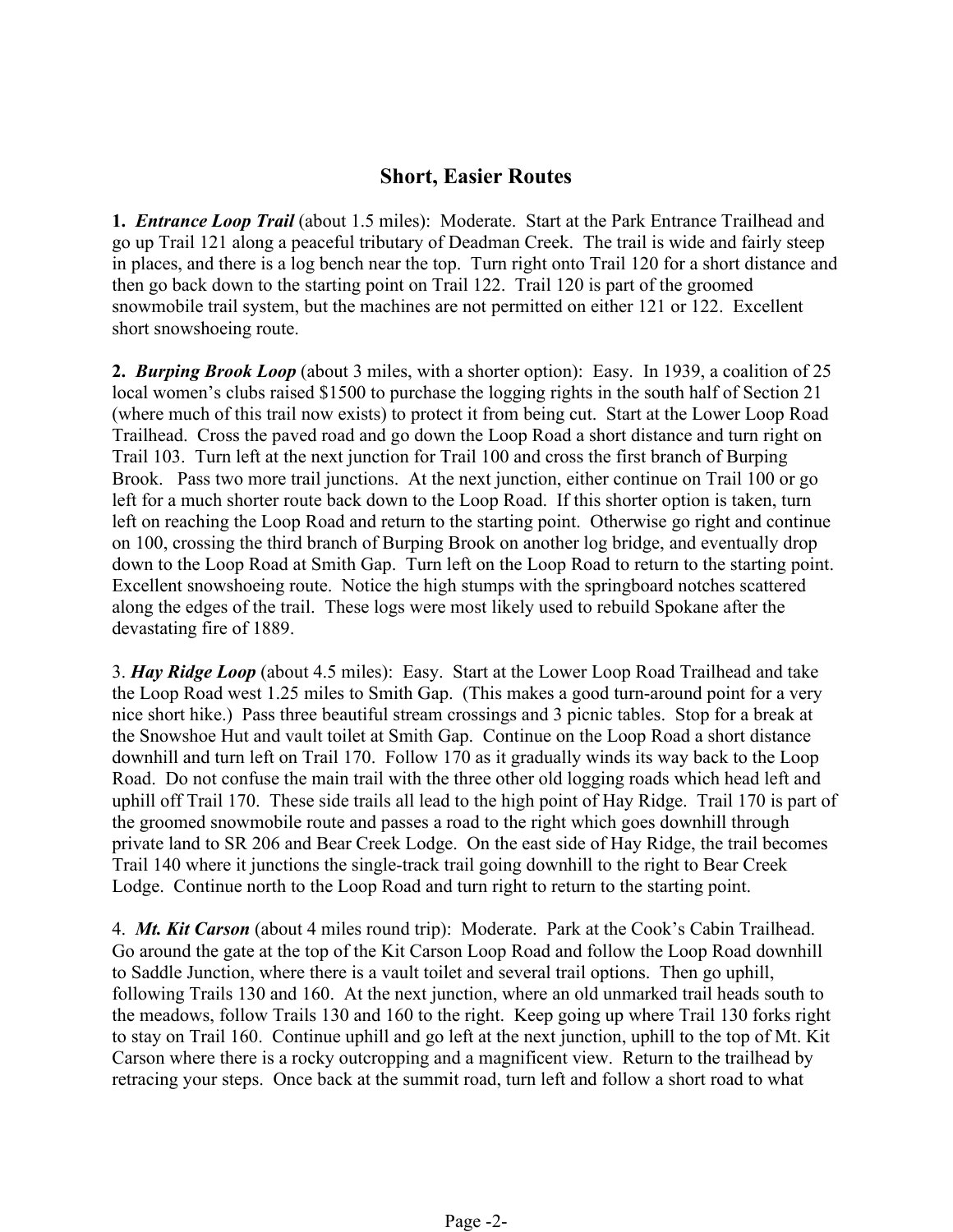remains of the foundation of the original ski lodge built in 1940. It burned to the ground in 1952 after an addition was completed. Continue east to step inside the rebuilt CCC woodshed and the old stone latrine.

5. *Day Mountain Loop* (about 5 miles round trip): Easy. Start as in route #4 on the Upper Kit Carson Loop Road, but instead of taking Trail 160 to the top of Mt. Kit Carson, follow Trail 130 (past its two junctions with Trail 160) all the way out to the rocky open meadows of Day Mountain. After reaching the largest rocky area, the trail turns north (right) into the trees and heads downhill. Follow the switchbacks down to the Kit Carson Loop Road and turn right to take the Loop Road back to the starting point.

6. *Mt. Kit Carson Loop Road* (about 7 miles one way): Easy. Check with the rangers to be sure the summit road is open. Park a car at the Lower Loop Road Trailhead to use as a shuttle, and drive a second car to the Cook's Cabin Trail Head. The Loop Road was closed to all but authorized vehicles in 1995. It runs generally downhill passing the CCC camp, around the base of both Day Mountain and Mt. Kit Carson, and crosses a logged area that will soon be owned by the park, and where there are good views to the north. It also passes a gated connector road leading down to the Blanchard Creek Road, and further south it passes the Day Mountain Road (2.5 miles to park boundary gate). After a short climb over Smith Gap (where the Snowshoe Hut is located as well as a toilet and picnic table), it descends through a beautiful old growth cedarhemlock forest to the lower trailhead. There are several stream side picnic tables along the route.

#### **More Difficult, Longer Routes**

7. *Beauty Mountain Loop* (about 5 ½ miles): Moderate. Start at the Lower Selkirk Parking Lot Trailhead. Go up Trail 131 (just to the right of the summit road intersection), pass the equipment shed, and turn right at the next trail. Trail 131 then forks to the left after a short distance. It has recently been rerouted. Continue uphill on 131 and follow another rerouted section that switchbacks up to the Bald Knob picnic shelter. Then head towards the restroom and cross the paved road for the continuation of Trail 130. Follow this relatively flat trail out to Beauty Mountain. At the next junction, turn left and go out onto the Loop Road (or go straight to stop at the CCC Heritage area). Turn left and proceed down the Loop Road to Saddle Junction, where there is a vault toilet. Turn left onto Trail 110 and descend to the junction with Trail 100. Turn left and stay on Trail 100 past the next junction (where Trail 110 splits off) and cross the creek on a log bridge. Turn left after the creek crossing and then immediately right at the next junction to stay on the single-track trail. Stop for a break at the bench on dead-end Trail 103. Then just stay on Trail 100, back uphill, until you reach the parking lot.

8. *Burping Brook NFA Loop* (about 5.25 miles): Moderate. This loop completely encircles the Burping Brook Natural Forest Area which includes some of the largest cedar and hemlock trees in the park. Start at the Park Entrance Trailhead and climb up Trail 110 to the Kit Carson Loop Road. Turn left and take the Loop Road to Smith Gap and turn left on Trail 140. Proceed south, downhill and turn left at the 140/170 junction where Trail 140 becomes a single-track trail.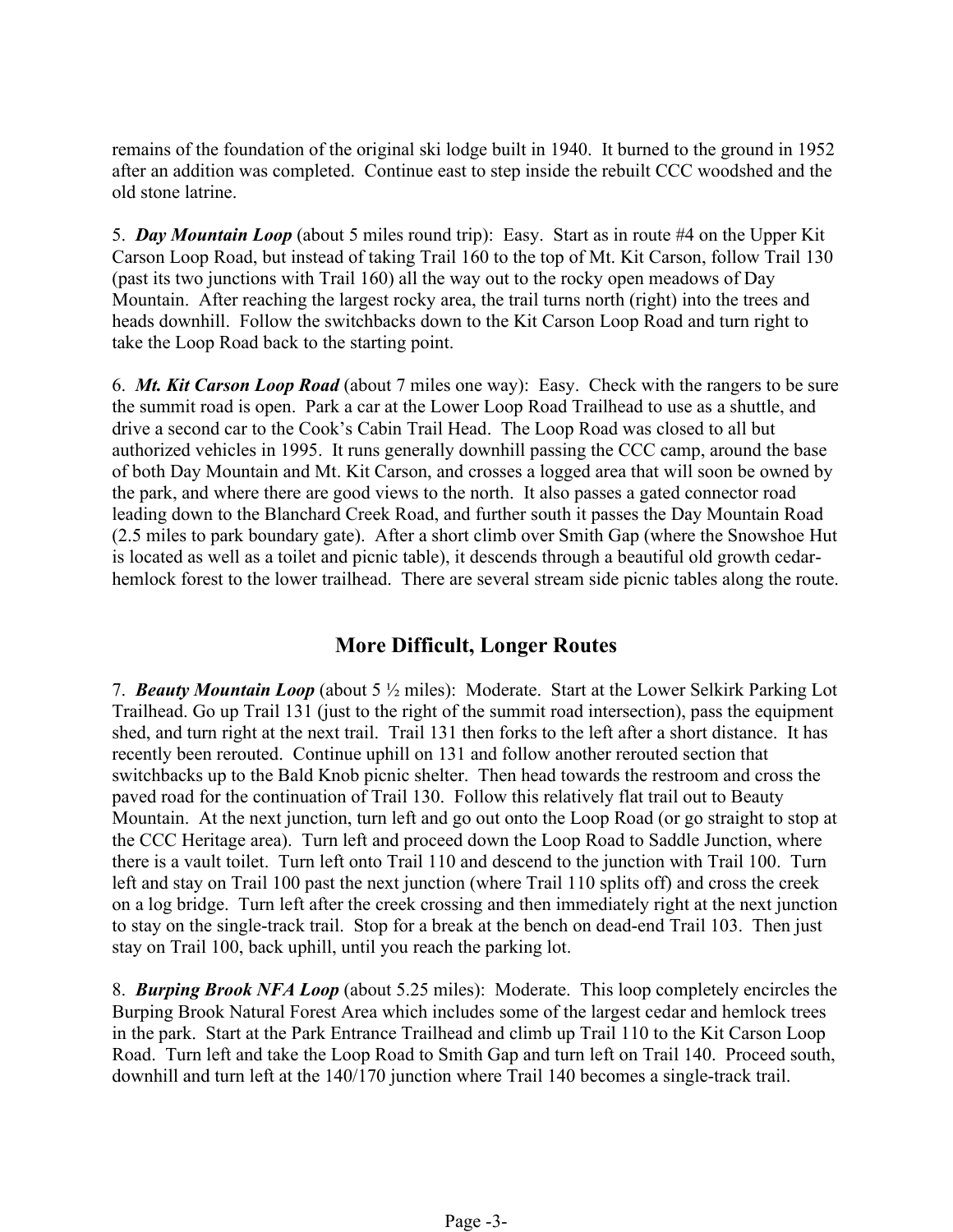Follow 140 down along the park boundary to a dirt road and turn left. Go through the Bear Creek Lodge parking area and turn left on State Road 206 and go 1/4 mile on the paved road back to the starting point. The road has no shoulder and can be dangerous to walk on, so be very alert for car traffic!

9. *Deadman Creek Loop* (about 6 miles): Difficult. Start at the Park Entrance Trailhead and go up Trail 121 along one of the tributaries of Deadman Creek. Turn left on Trail 120 and climb along the west side of Linder Ridge. Cross several other branches of Deadman Creek and reach the Lower Selkirk Parking Lot after about 2 miles of often steep travel. At the parking lot, cross the paved road to pick up Trail 100 to the left of the summit road. Follow Trail 100 as it meanders back down across two more branches of Deadman Creek and eventually to its first crossing of Burping Brook on a log bridge. Follow Trail 100 over the bridge and turn left at the next junction to follow Trail 110, crossing the Loop Road, down to the park entrance.

10*. Summit Loop* (about 4 miles): Moderate. Start at the Cook's Cabin Trailhead. Go around the gate and down the Upper Kit Carson Loop Road a short distance to the first trail junction. Turn right and then immediately right again on single track Trail 140 and head uphill. Climb steeply to the summit of Mt. Spokane and enjoy the view of three states. To make a loop, follow the paved road back down to the starting point. The road is quite narrow with no shoulder, so be very alert for car traffic!

11. **'***Round the Mountain Trail* (about 13 miles): Difficult. Start at the Lower Selkirk Parking Lot Trailhead and take Trail 131 from the crossroads up past the equipment shed and turn right at the next junction. Pass a trail to the left and continue straight on 132 until it joins a wider road (Trail 130 and the B-29 alpine ski run) coming down from the left. Follow the run downhill a short distance, and then contour around the bottom of two other runs on a narrow rough road. At the edge of a grove of trees on the left, proceed slightly uphill, crossing another large, open run. Follow the trail, slightly uphill, through the trees. Then cross another run and go under chair lift #1, again a little uphill, to the narrow Rulon Run. Follow this run downhill through the trees and out under chair lift #2. Follow the road as it switchbacks down the slope, goes under the short chair lift (#5) and turns right down to the bottom of the ski area. Once at the bottom, turn left and go under chair lift #3. Just uphill from the base of chair 3, Trail 130 continues up through the woods as a fire road. Follow 130 up to a saddle and the junction with Trail 150 (which goes back to the condos). Continue straight north as the trail gradually descends and passes the gated Axford Road and then a short road that leads to the base of chair lift #4. From here, the trail gradually climbs through mature and old growth forest, passing the new lift #6, to join the Kit Carson Loop Road.

At the Loop Road, go straight across and find the single-track Trail 130 heading uphill to Day Mountain. Once to the subalpine meadows of Day Mountain, the trail may be hard to find. Head toward the rocks and the view and then turn left, following the meadows to the high point. The trail then descends to cross a small saddle and then continues, on a nearly level course, along the northeast flank of Mt. Kit Carson. At the junction with Trail 160, turn left and go downhill to the saddle junction where there is a vault toilet. Then follow the Loop Road uphill (east), around the switchback, and to the single-track Trail 130 coming down from the right. Turn right here